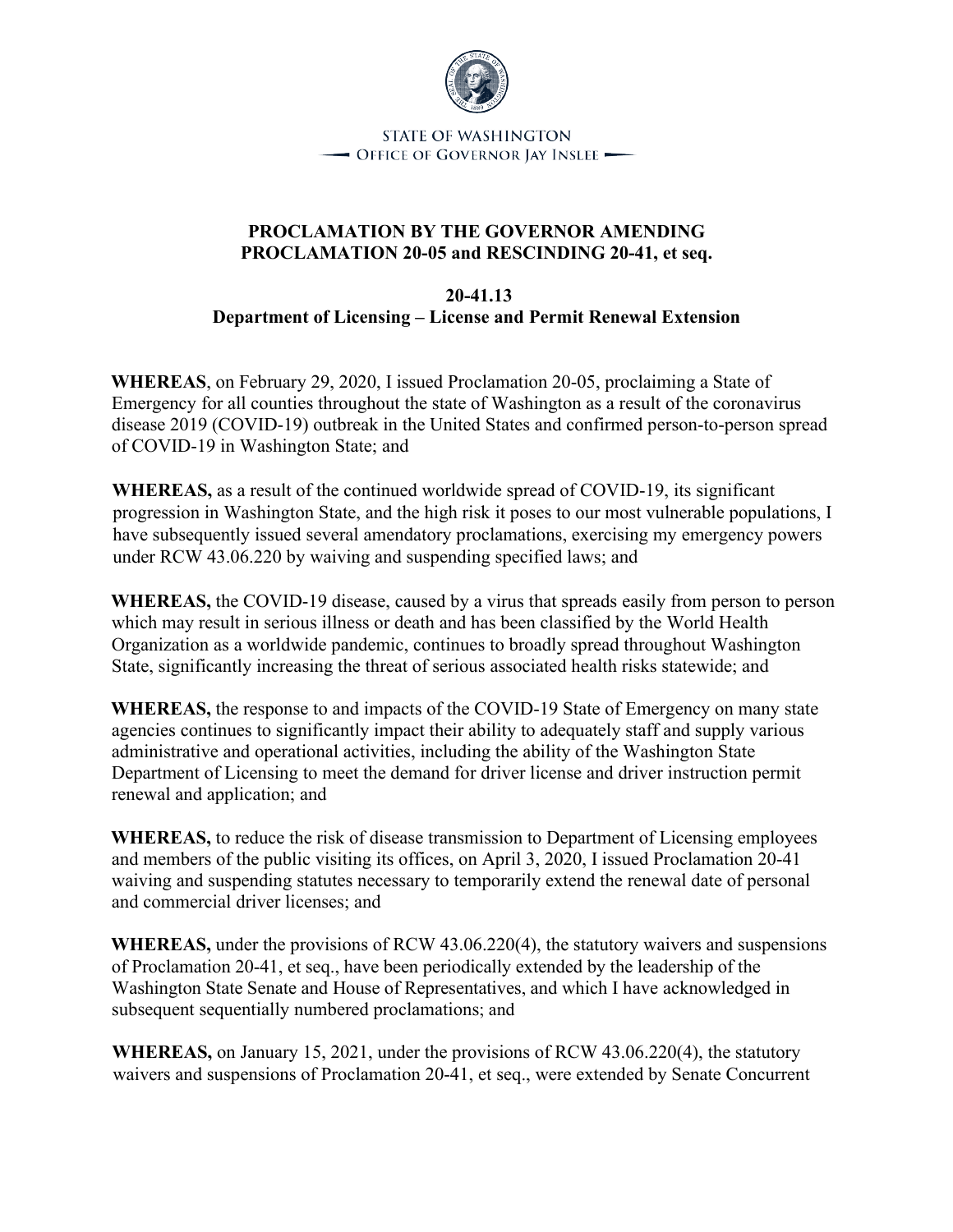Resolution 8402 until the termination of the state of emergency pursuant to RCW 43.06.210, or until rescinded, whichever occurs first; and

**WHEREAS,** although the COVID-19 disease continues to persist as an ongoing and present threat in Washington State, the measures we have taken together as Washingtonians over the past 24 months, including the willingness of Washingtonians to take advantage of the remarkable, lifesaving vaccines being administered throughout the state, have made a difference and have altered the course of the pandemic in fundamental ways; and

**WHEREAS,** although Department of Health statistics reflect the continued persistence of COVID-19 and support the continuation of the state of emergency, health experts and epidemiological modeling experts believe that as a state we have made adequate progress against COVID-19 to begin rescinding or modifying amendatory proclamations related to specific health issues; and

**WHEREAS**, in late February 2022, relevant Federal Motor Carrier Safety Act waivers expired and were not extended, and the Department of Licensing has reasonable capacity to serve its customers safely; and

**WHEREAS**, the Department of Health continues to maintain a Public Health Incident Management Team in coordination with the State Emergency Operations Center and other supporting state agencies to manage the public health aspects of the incident; and

**WHEREAS**, the Washington State Military Department Emergency Management Division, through the State Emergency Operations Center, continues coordinating resources across state government to support the Department of Health and local health officials in alleviating the impacts to people, property, and infrastructure, and continues coordinating with the Department of Health in assessing the impacts and long-term effects of the incident on Washington State and its people.

**NOW, THEREFORE,** I, Jay Inslee, Governor of the state of Washington, immediately terminate and rescind Emergency Proclamation 20-41, et seq., pursuant to RCW 43.06.210. In addition, as a result of the above-noted situation, and under Chapters 38.08, 38.52, and 43.06 RCW, I also hereby proclaim that a State of Emergency continues to exist in all counties of Washington State, and that Proclamation 20-05 and all amendments thereto remain in effect.

I continue to direct that the plans and procedures of the *Washington State Comprehensive Emergency Management Plan* be implemented throughout State government. State agencies and departments are directed to continue utilizing state resources and doing everything reasonably possible to support implementation of the *Washington State Comprehensive Emergency Management Plan* and to assist affected political subdivisions in an effort to respond to and recover from the COVID-19 pandemic.

I also continue to order into active state service the organized militia of Washington State to include the National Guard and the State Guard, or such part thereof as may be necessary in the